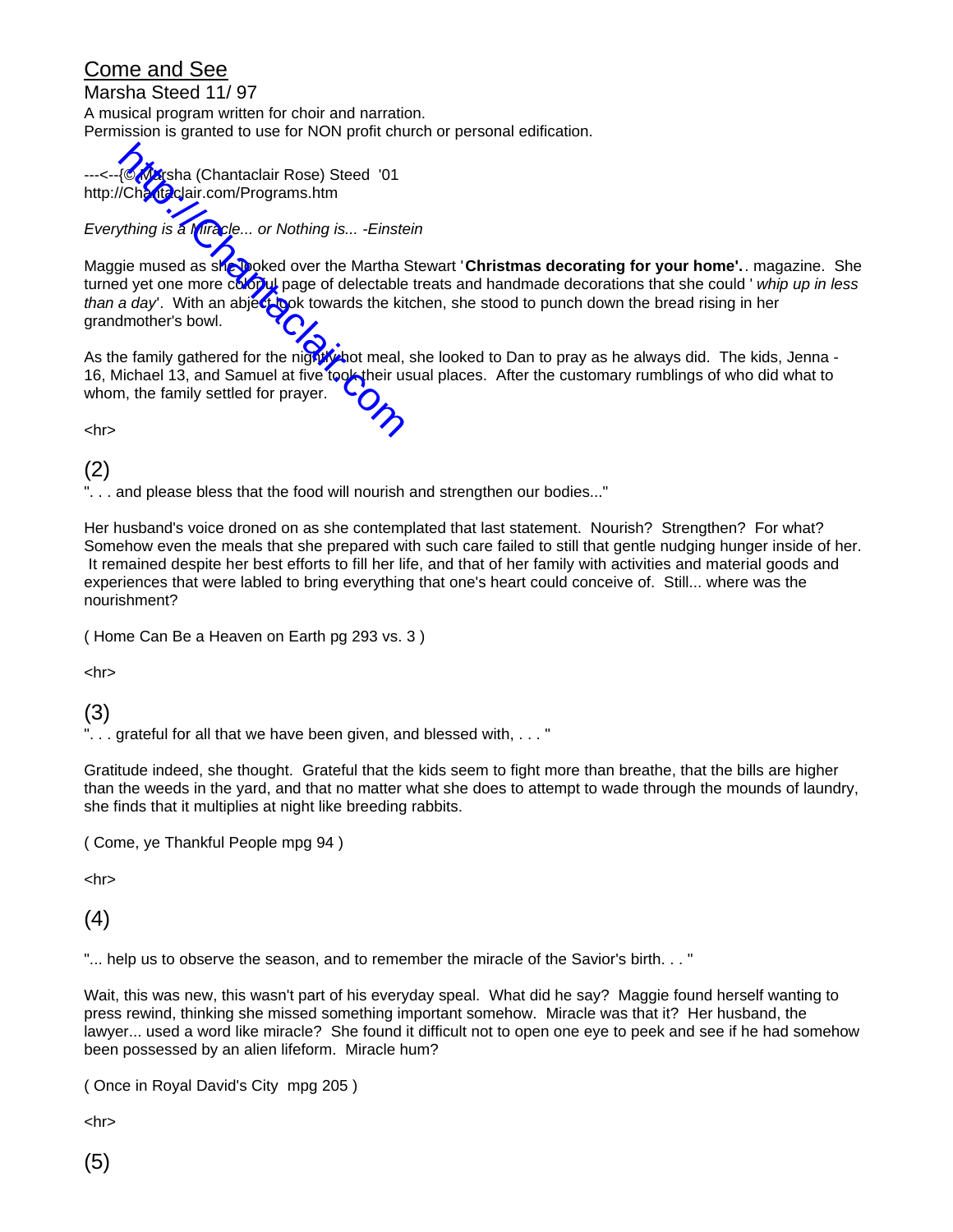The music from outside flowed into her thoughts as her husband was heard to speak the 'Amen's... and the family's usual chorus chimmed in. She opened her eyes slowly this time, the mundane everydayness having sharpened as she looked around herself. Sounds of 'Gimme the gravy, and 'how come we always have this' and '. . .I couldn't believe he was asking me to do that again, after yesterday... ' tumbled and vied for position in her attention.

Maggie looked like a deer in the headlights at her family. She knew that even after the meal, she would still have that abject hunger that gnawed on her constantly. To outside eyes, it would appear as if she had the world. A lovely home, not elaborate, but certainly more than her base needs, and far better than her mother ever had. Kids that were not angels certainly, but weren't in jail either  $\dots$  yet  $\dots$  she mused as she looked at her middle child. Everything, though seemingly in 'order' lacked the fulfillment of that word Dan had mentioned, what was it again... oh yes, of course... Miracle. are the family going through the motions of all the family. She knew that even after the meal, she would still<br>have that abject bunger that gnawed on her constantly. To outside eyes, it would appear as if she had the world

<hr>

(6)

What happened to the miracles in her life? Did she even still believe they existed? The mundane seemed all joyless existence devoid of all that should have brought them the most rewards. What was it all for anyway? What would alleviate this hunger that never seemed to be satiated... where could she find that nourishment, that they prayed for thoughtlessly day after day?

Carol of the Bells ( CD )

<hr>

(7)

The door was opening to the standing carolers. Little boys and girls all dressed warmly in what appeared to be old time shepherd clothing. She smiled at them, adorable little things with proud parents standing behind. Maggie was about to offer them hot cocoa and to shoo them along to the next house with a smile, when one little child reached out for her hand.

"Come. Come and See!"

He looked so excited, so pleased to be sharing something that his eyes actually shown. She began to shake her head, and looked back for support from her husband, but found him actually smiling and encouraging her along.

"Go on Mags... I'll hold down the fort." Danny smiled at her and motioned with a press of his hands in a 'scoot along' gesture.

( Come and See - Jeanne Coen )

<hr>

(8)

Maggie turned and shrugged, taking the boy's mittened hand in her own. He pulled her from the warm house, so quickly that she barely had time to grab the coat her oldest shoved into her hand. She found that Sammy caught up with her, slipping his little fingers into her own laughing.

"Where we going mom?"

"I don't know Sammy. They said to Come and See."

"Do you think we'll find a miracle?" She looked at him rather oddly, there it was again, that word... Miracle. His little face shown, and she began to believe that perhaps it was possible to find them... once again, miracles in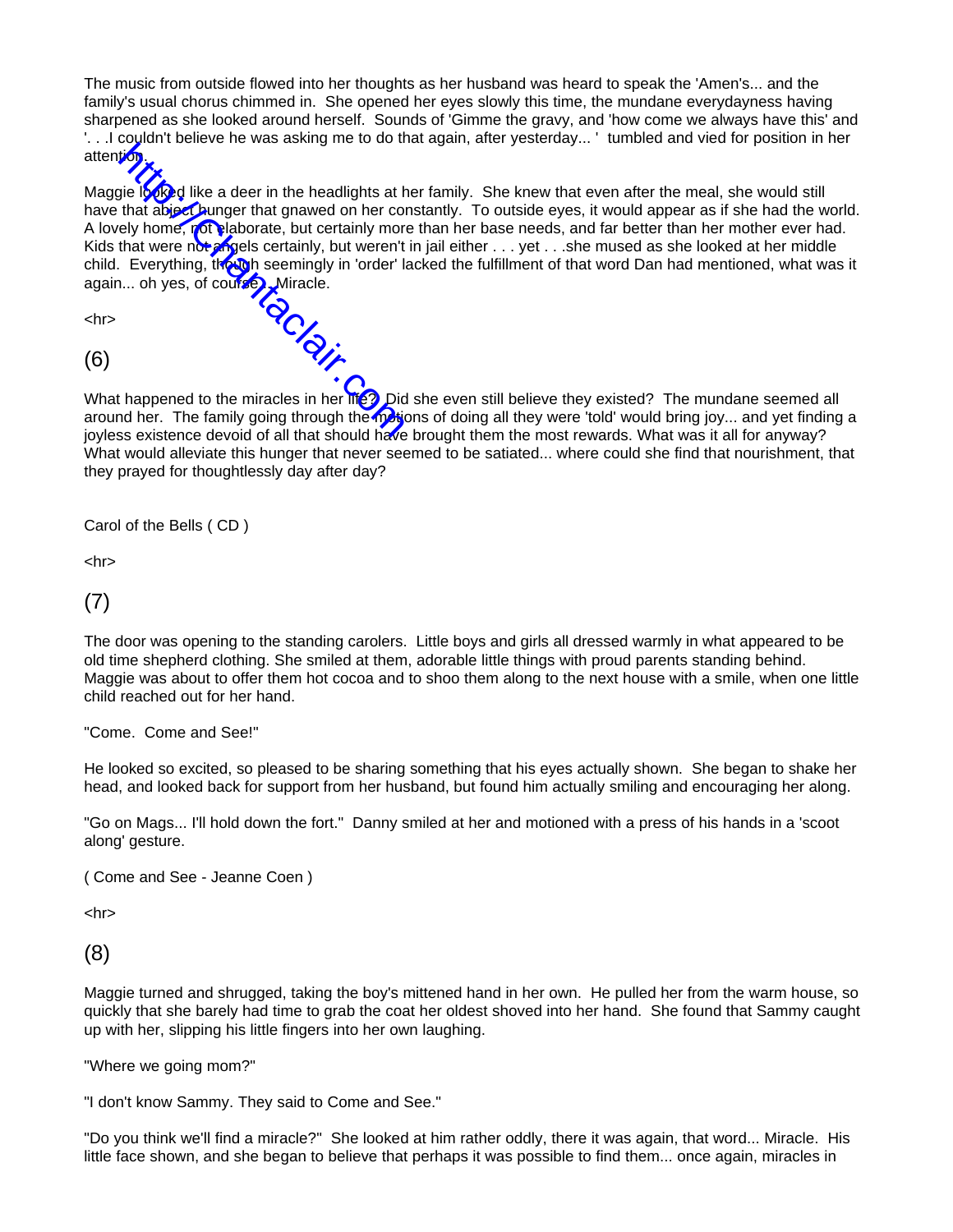her life.

( Good King Wecheslaus )

<hr>

(9)

The group walked with others in coats who seemed to be as lost and giddy with anticipation as she. She chatted with a neighbor woman who she had seen all year and meant to greet, but never really found the time for.

Suddenly the group stops. In front of them... is all that the little boy was so proud to show. There... in the cold lean two of a vacant lot, is a charming assemblage. A little girl with tinsel tossed over her forehead. A boy with a large stick that must indicate a staff. Three children on their knees, baying and mooing with all they are worth, and amidst them all... wrapped by like a snowbunny, someone's prize possession... a cabbage patch doll with one eye missing, and the tufts **on hair**, obviously a victim of a session of playing 'barber'. The sweetness of it all wrapped around her as it did the others. The magic returned in an instant... as she wondered at the miracle that seven little children could wrought on a woman's heart. She lifted Sammy up in her arms, and as the adults began to sing, the miracle occurred. She found that hunger, when it is fed what it truly needs... is satiated. The hunger of the soul asks not for food, for things or for others to feed it. It urges us forward to sup at the table of the only one who truly has power to fulfill. A<br>
How walked with others in coats who see<br>
a neighbor woman who she had seen all y<br>
lenly the group stock in front of them... is<br>
two of a vacant lot, is<br>
a charming assembly<br>
ge stick that must indicate a staff. Three c<br>

( I Was Not There - Chantaclair Rose )

<hr>

## **I Was Not There**

I did not walk...

the paths He walked... the cobblestones are far from home

I do not know which street he strode when the lame man walked back home...

I have not seen the very tree where his head laid in agony....

But the way is clear the path is set the light is up ahead of me

I know that it was for me his hands were clasped upon that tree

I know his feet were tired and spent collapsed upon the ground in rest.

I may not see the very stones